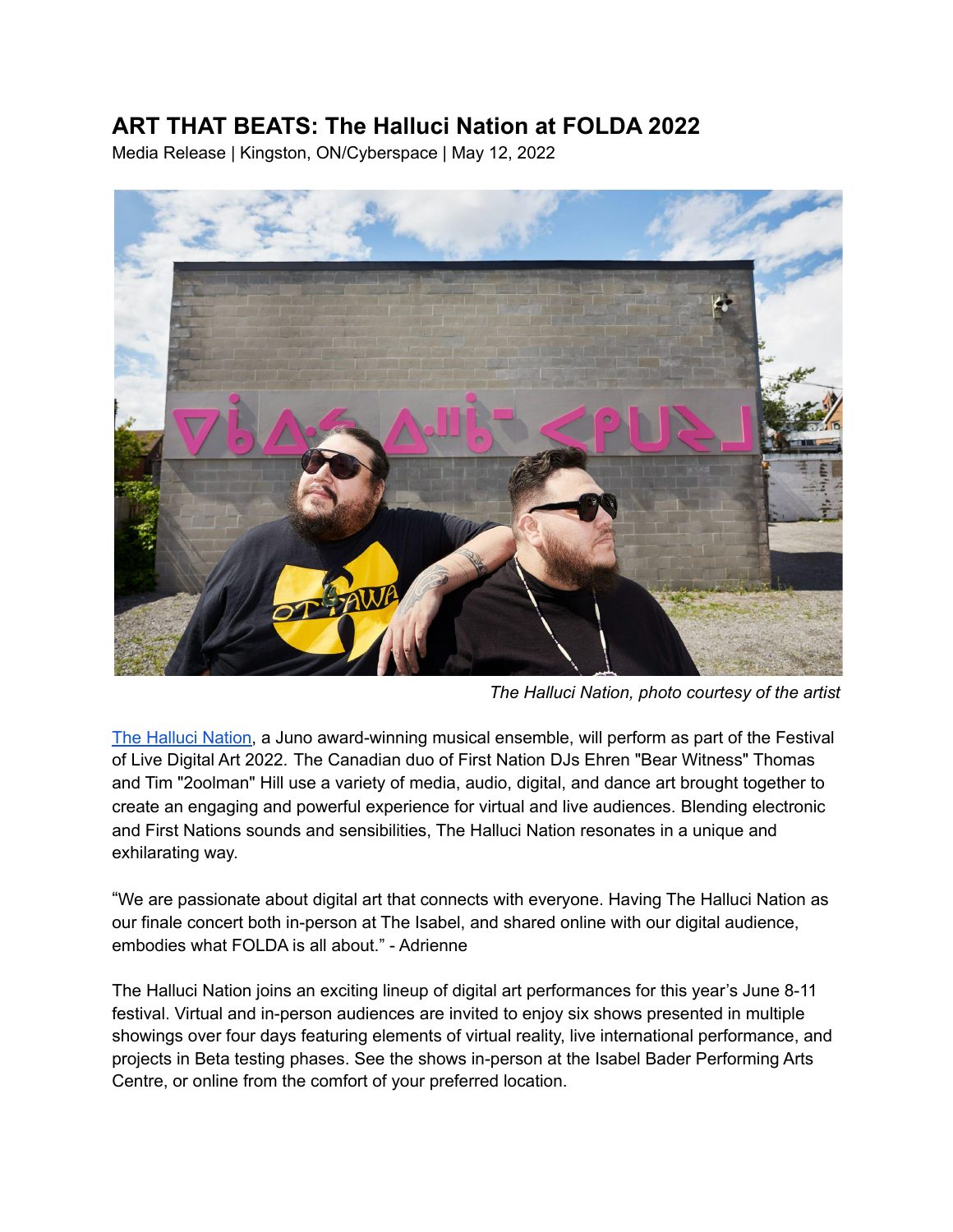Performance date and time details for The Halluci Nation are: Saturday June 11, 8:00pm ET at the Isabel Bader Performing Arts Centre Concert Hall

Tickets for all performances go on sale on May 16 at [www.folda.ca.](http://www.folda.ca) Tickets will be between \$25 and \$40; Festival passes will also be available.

For media inquiries, please contact: Erin Brandt Filliter [erin@porterobrien.com](mailto:erin@porterobrien.com) 613-295-5637

## FOLDA Supporters:

Spiderwebshow Performance acknowledges the support of the Department of Canadian Heritage (Canadian Arts Presenters Fund), Canada Council for the Arts, the Province of Ontario, the City of Kingston Arts Fund, The DAN School of Drama and Music and the Department of Film and Media at Queen's University, and our venue partner: The Isabel Bader Centre for the Performing Arts.

## Land Acknowledgment:

FOLDA's digital activities make it incumbent upon us to consider the legacies of colonization and white supremacy embedded within the technologies, structures, and ways of thinking we use every day.

The equipment and high speed internet central to FOLDA are not available in many rural and Indigenous communities. These technologies also have significant carbon footprints, contributing to changing climates that disproportionately affect Indigenous peoples worldwide.

SpiderWebShow Performance acknowledges that FOLDA artists, technicians, producers, and workers are situated on multiple traditional territories. Learn more

## More about FOLDA:

The Festival of Live Digital Art (FOLDA) is produced by Spiderwebshow Performance.

FOLDA aims to increase the rigour of live digital performance as it becomes more pervasive. The festival exists to show what is possible, provoke critical analysis, and share approaches that encourage experimentation.

FOLDA examines challenges of making both art and technology accessible. We offer accessible programming and actively invite traditionally marginalized artists into our creative commons.

## About SpiderWebShow:

SpiderWebShow Performance (SWS) exists to: